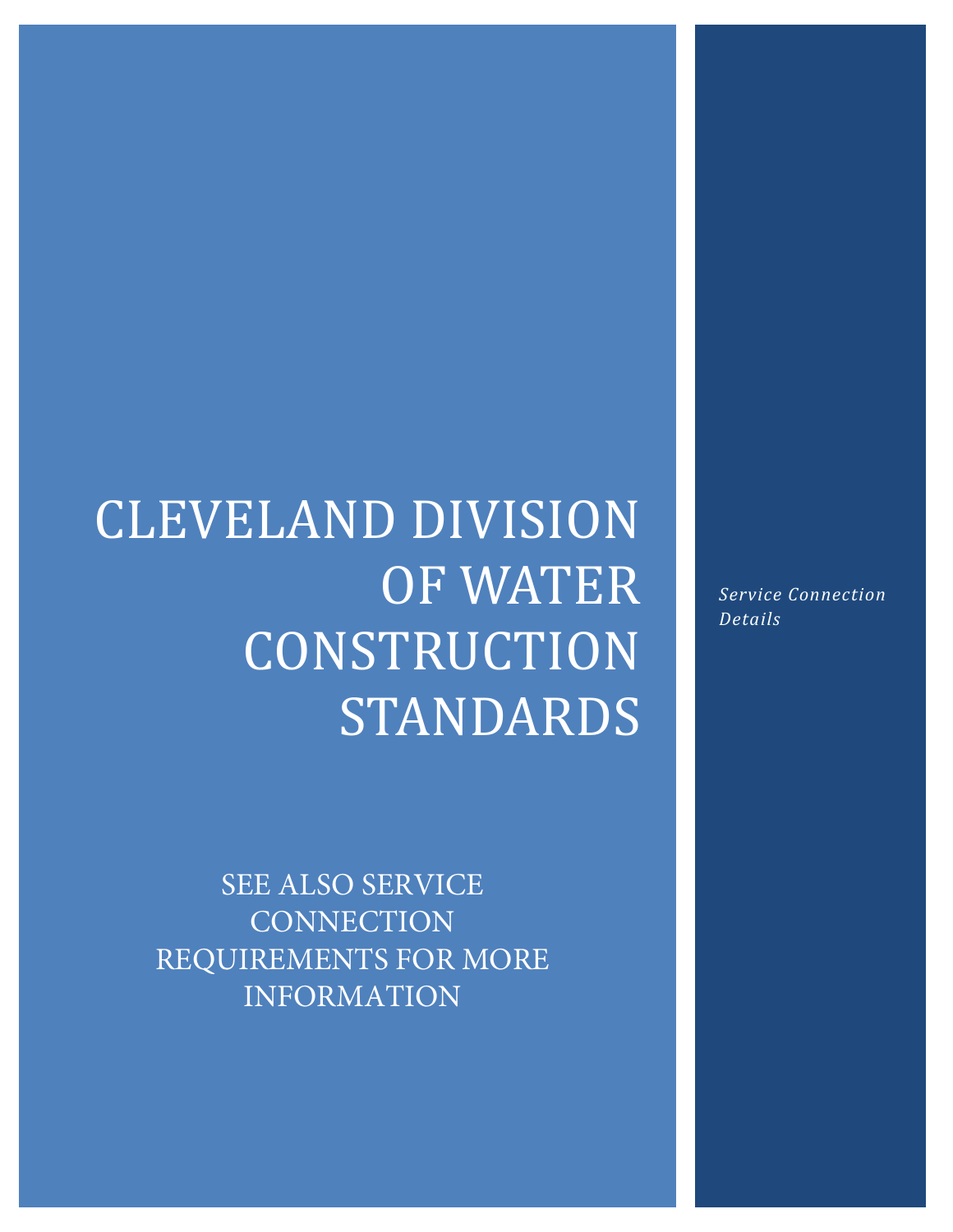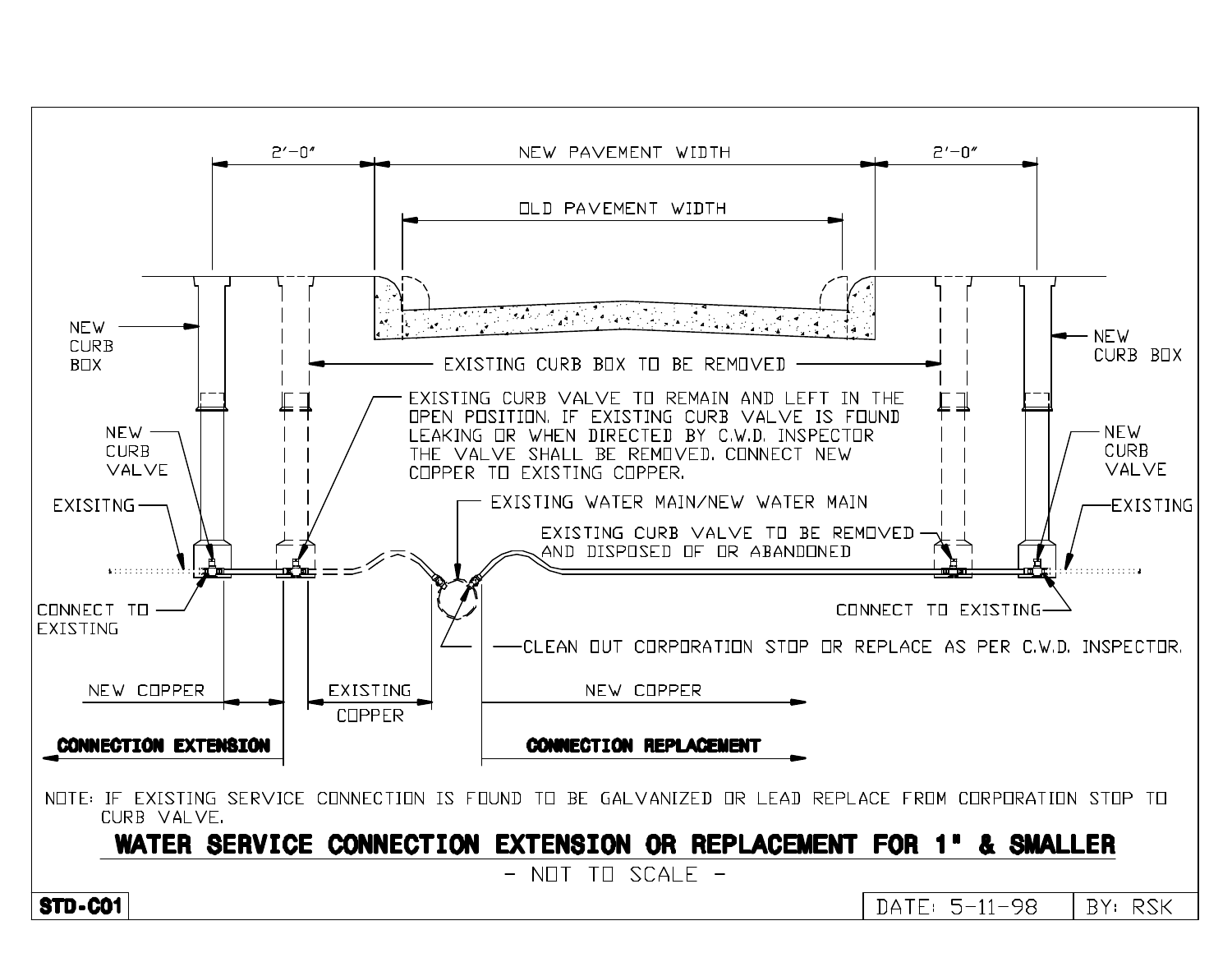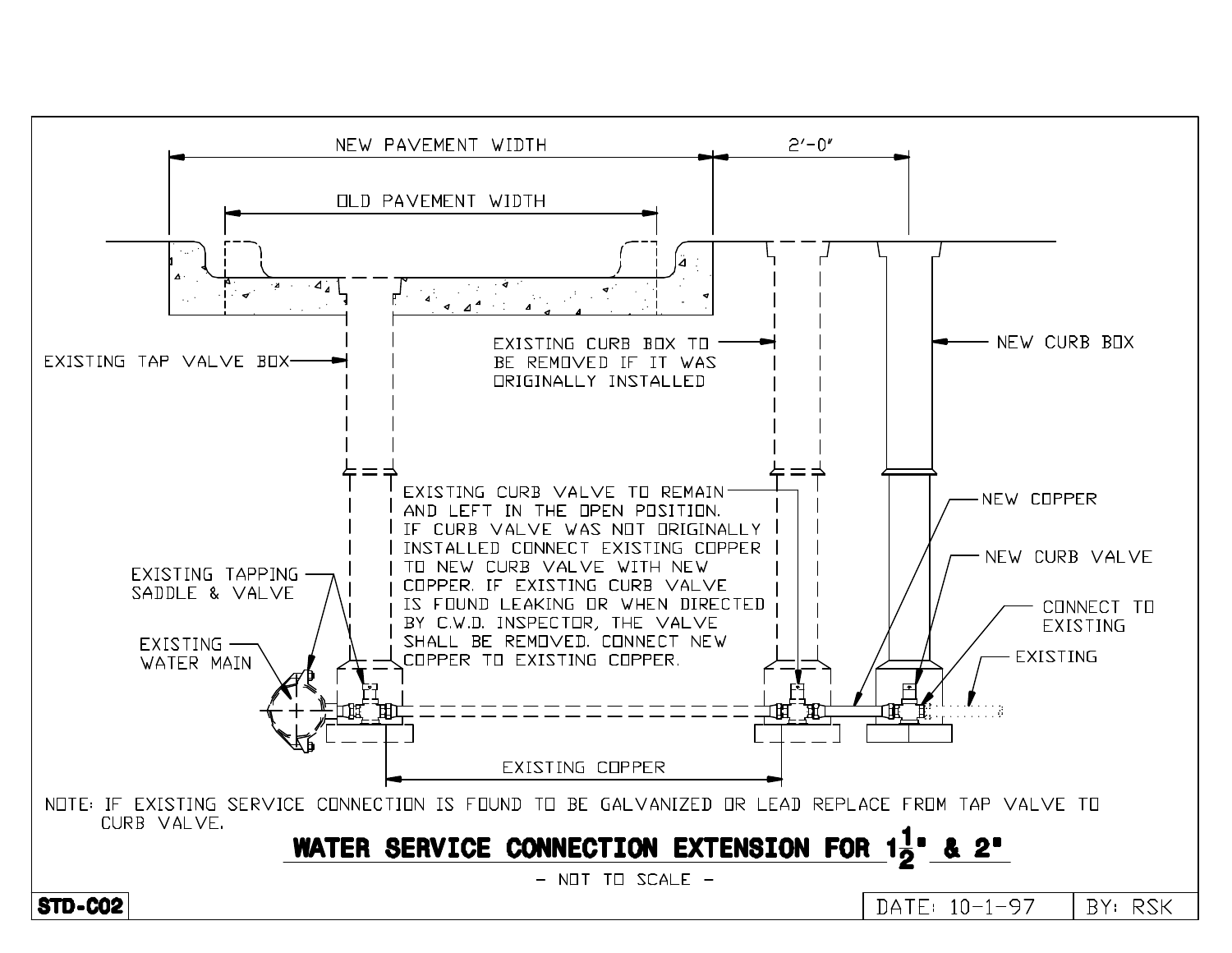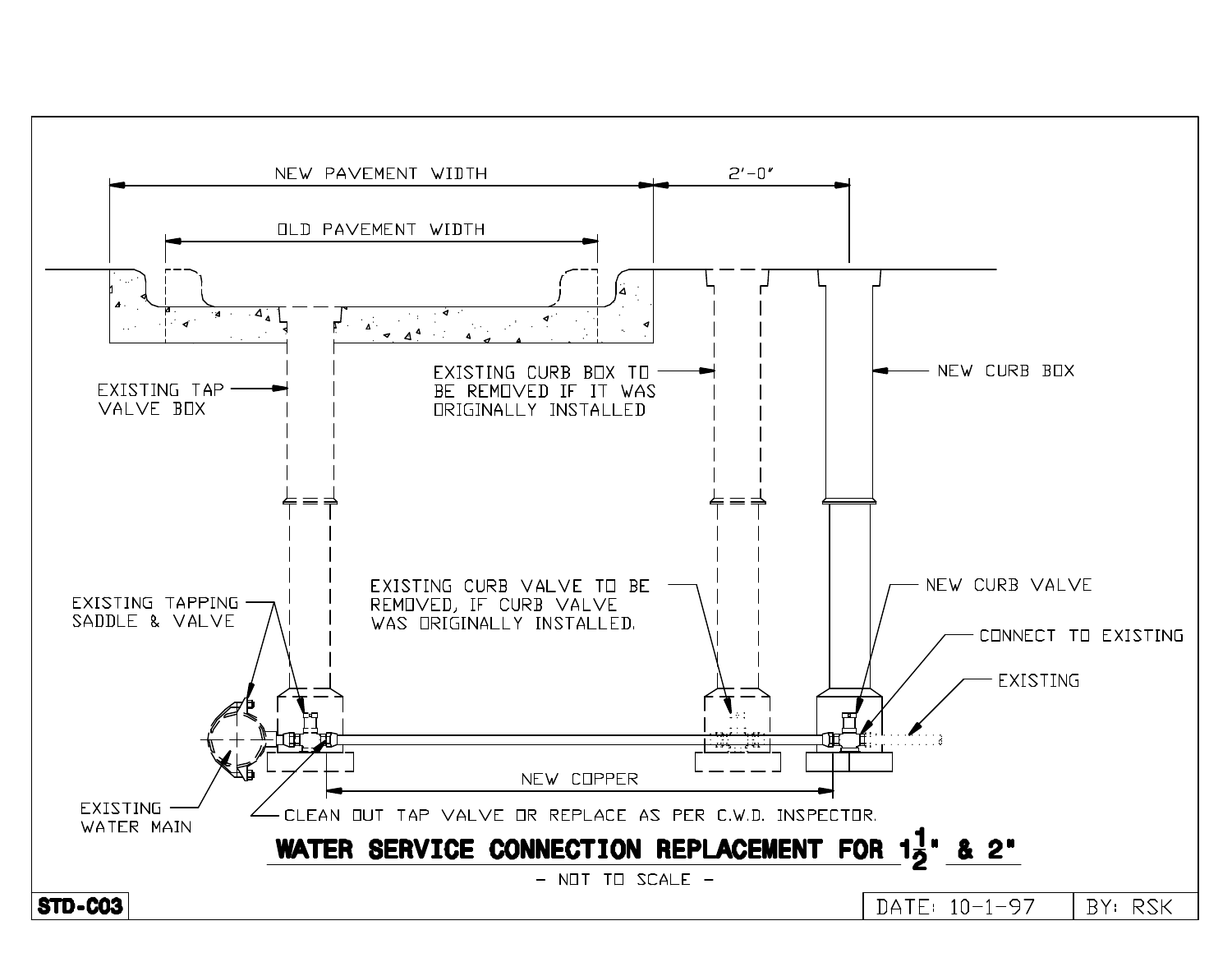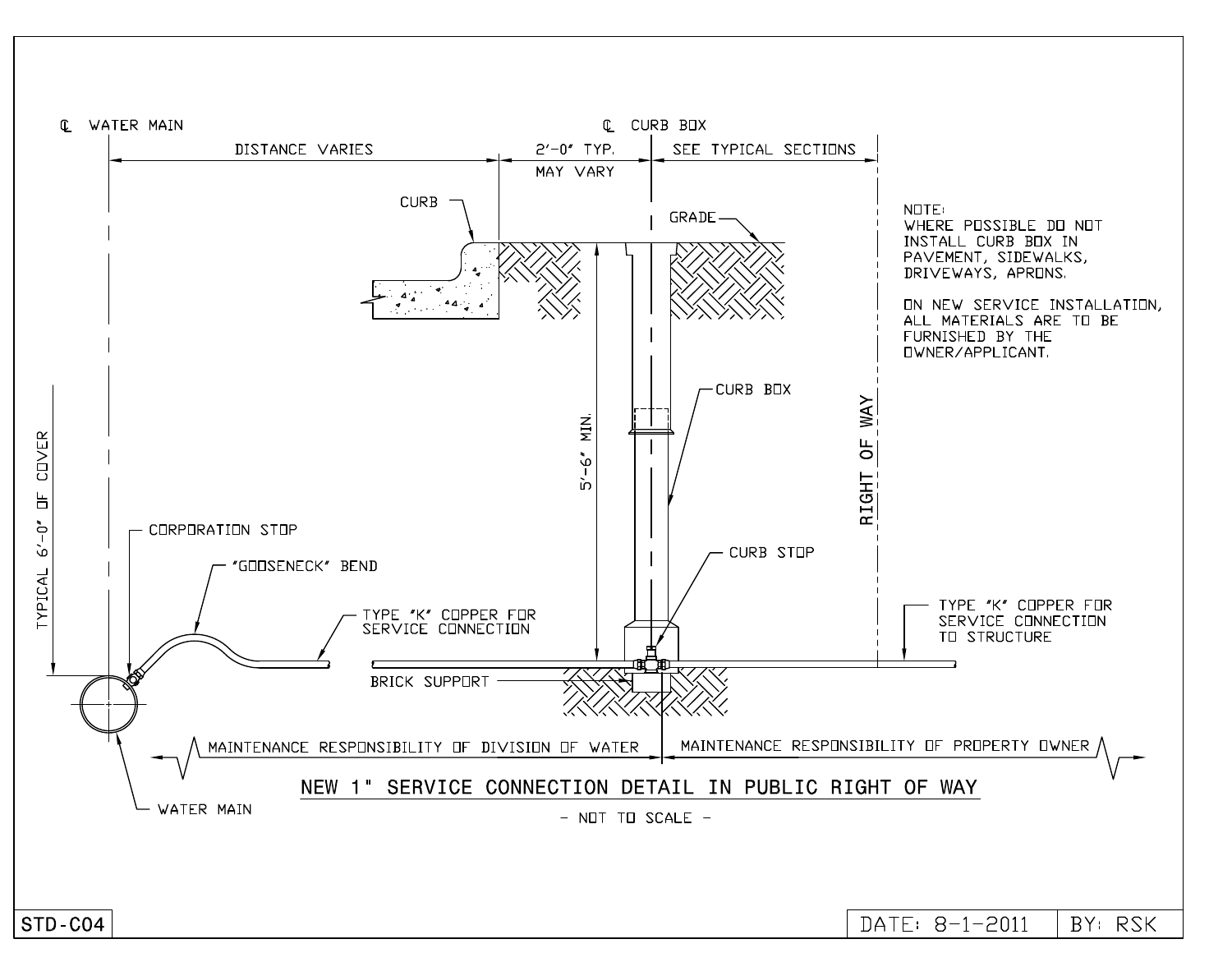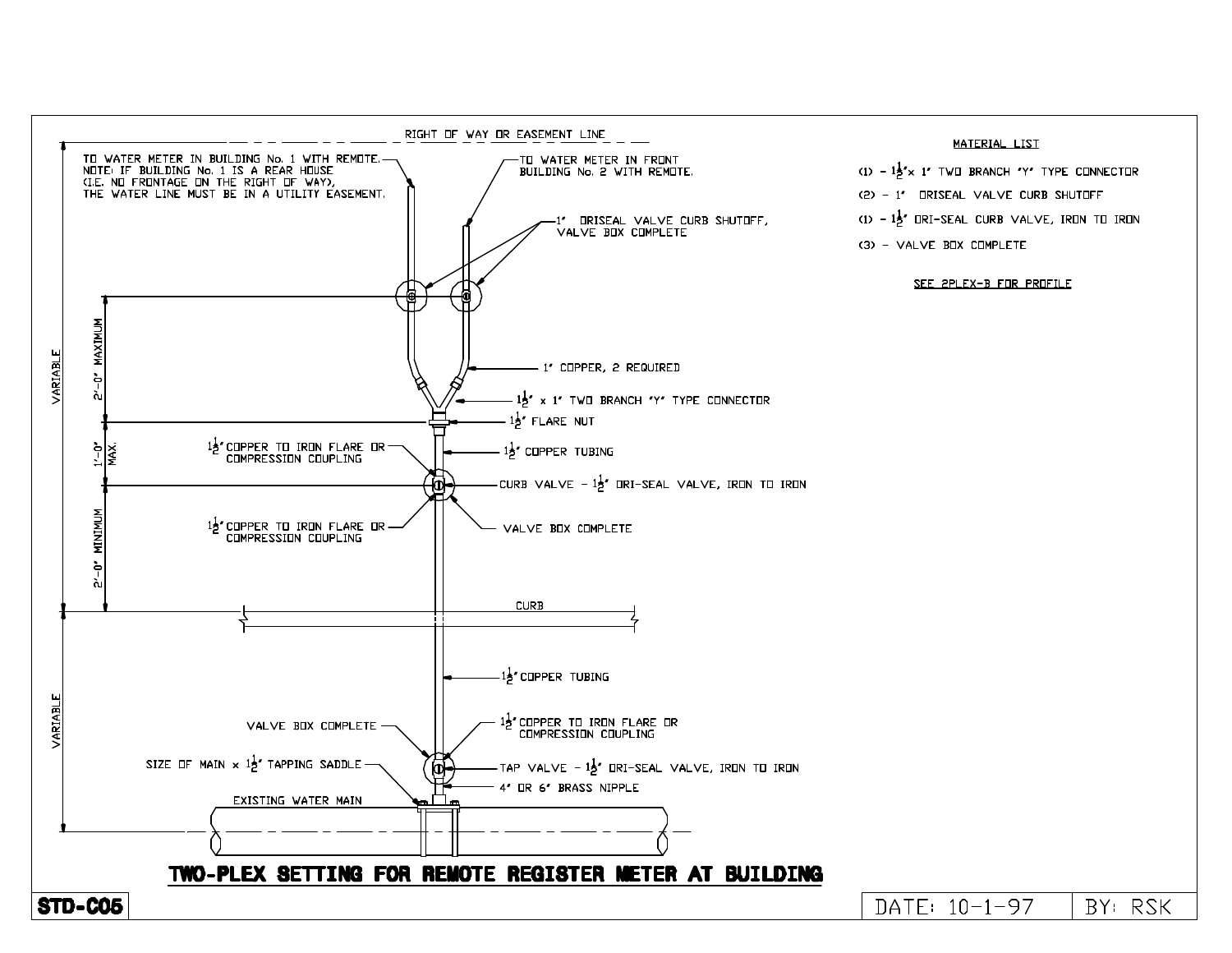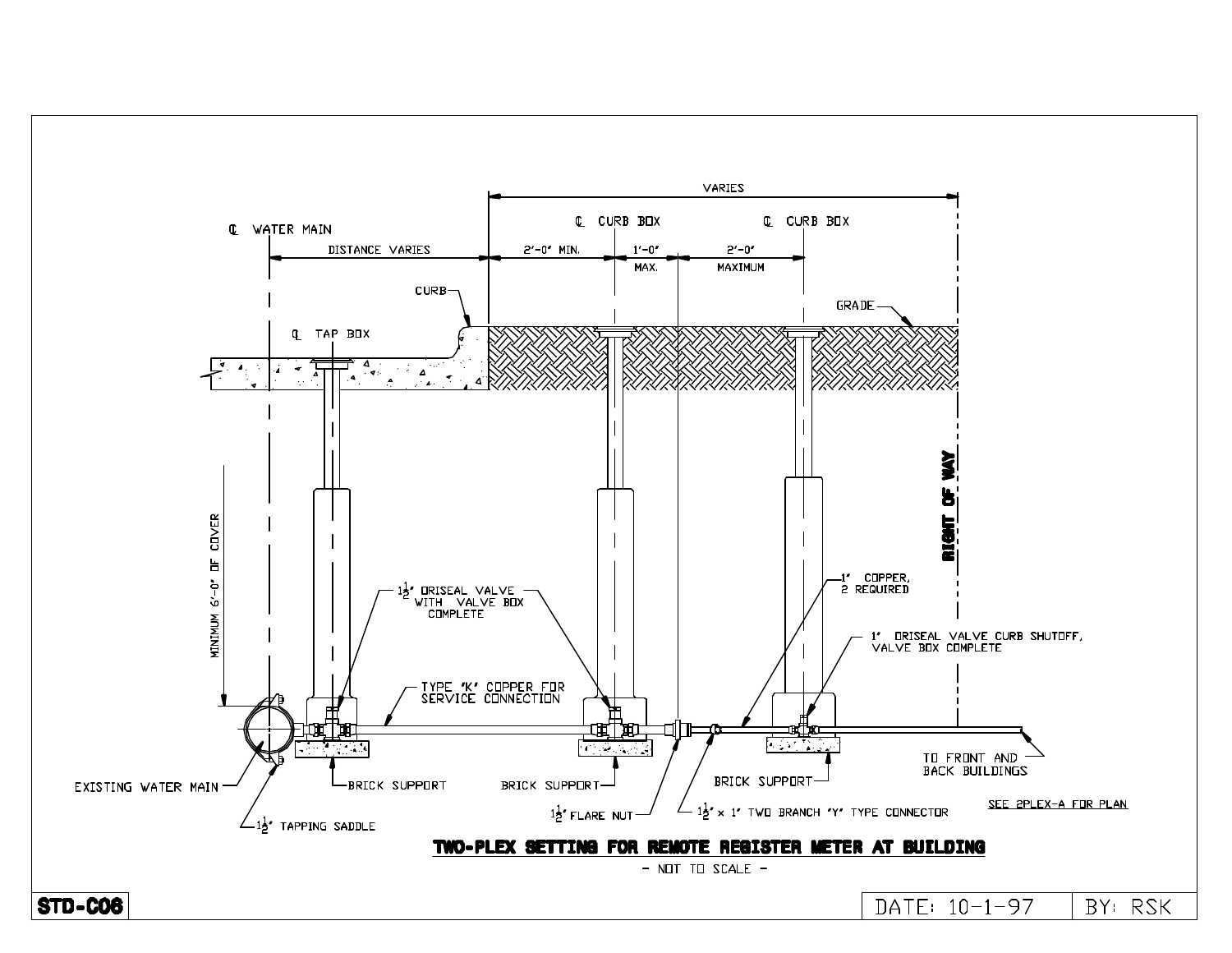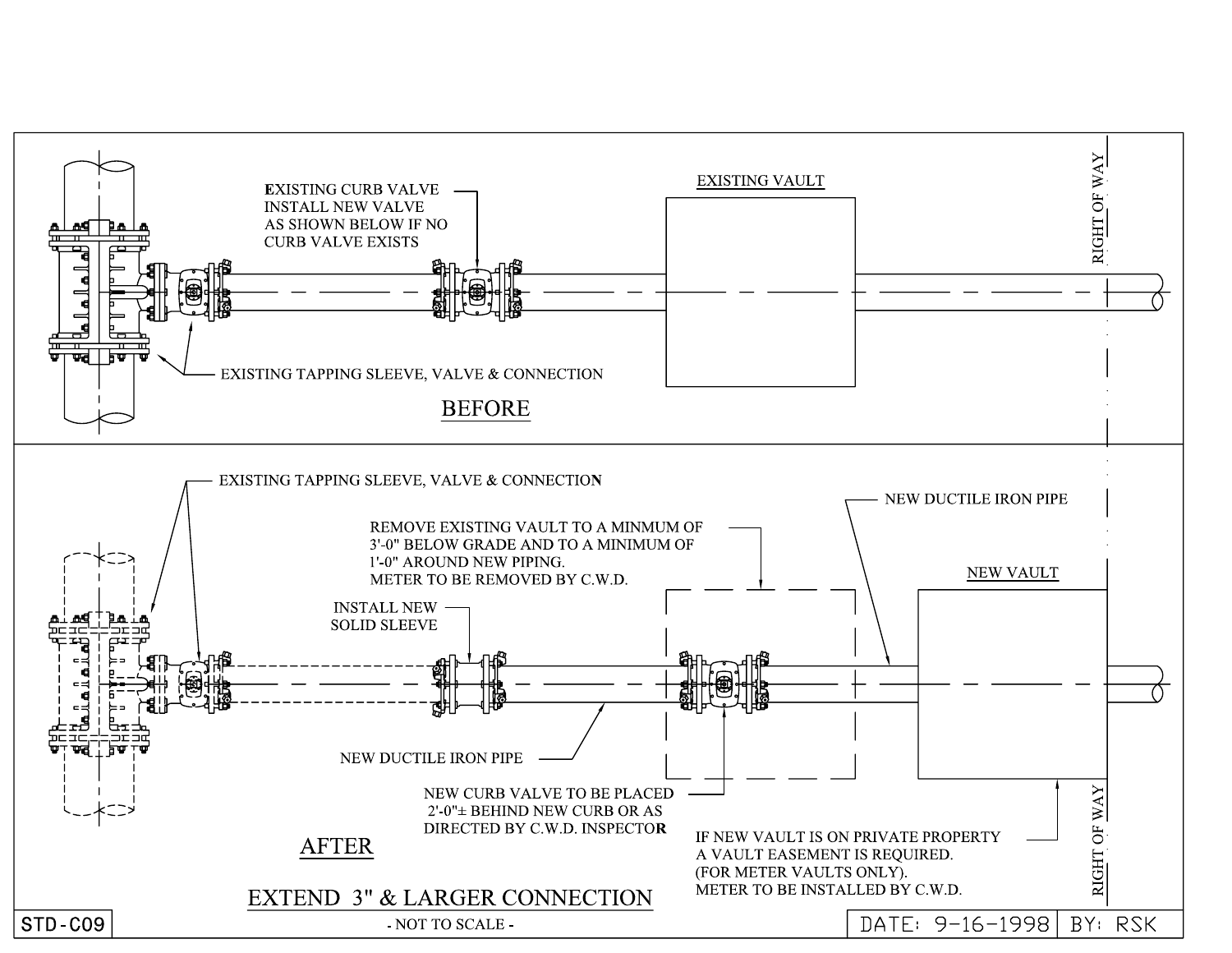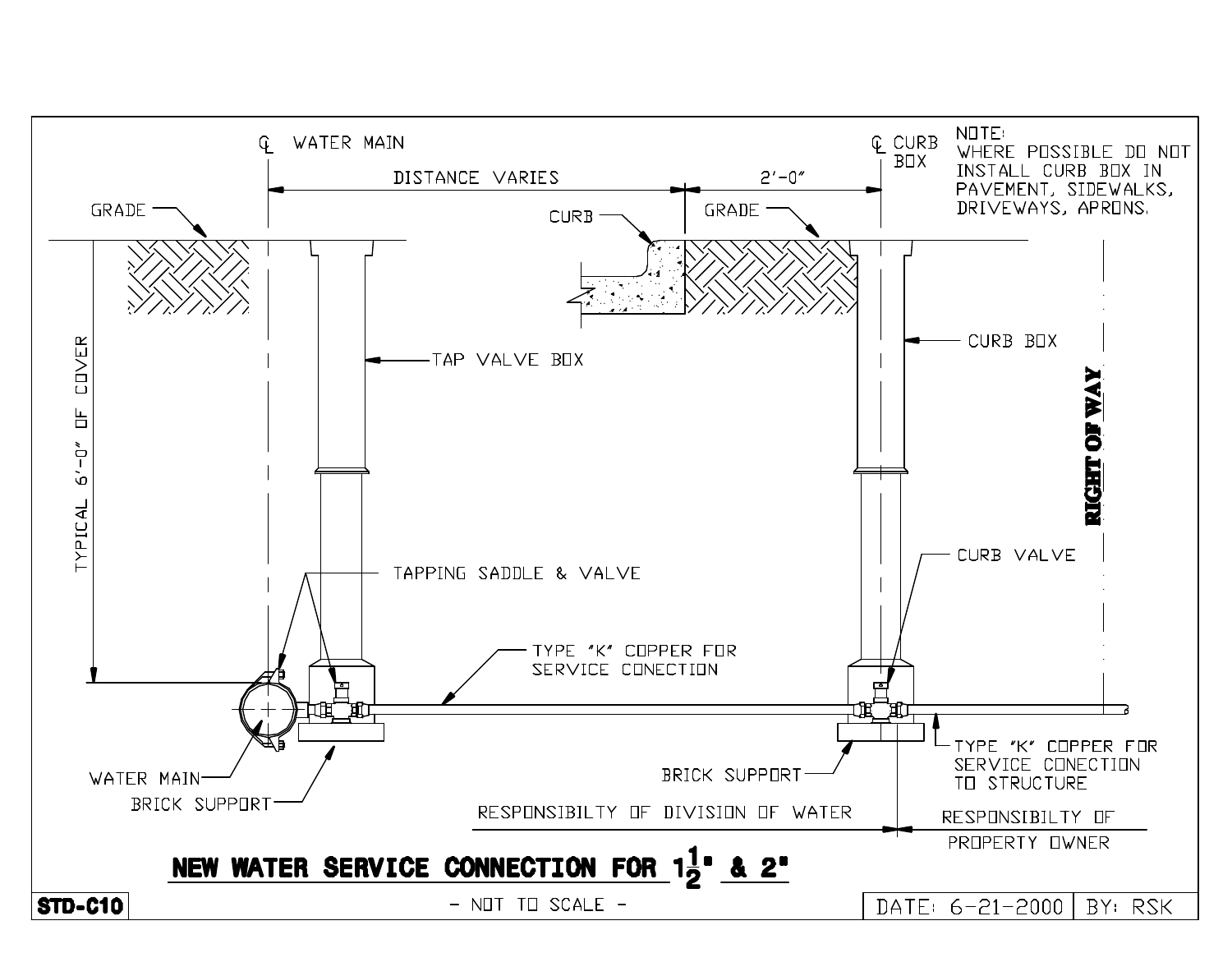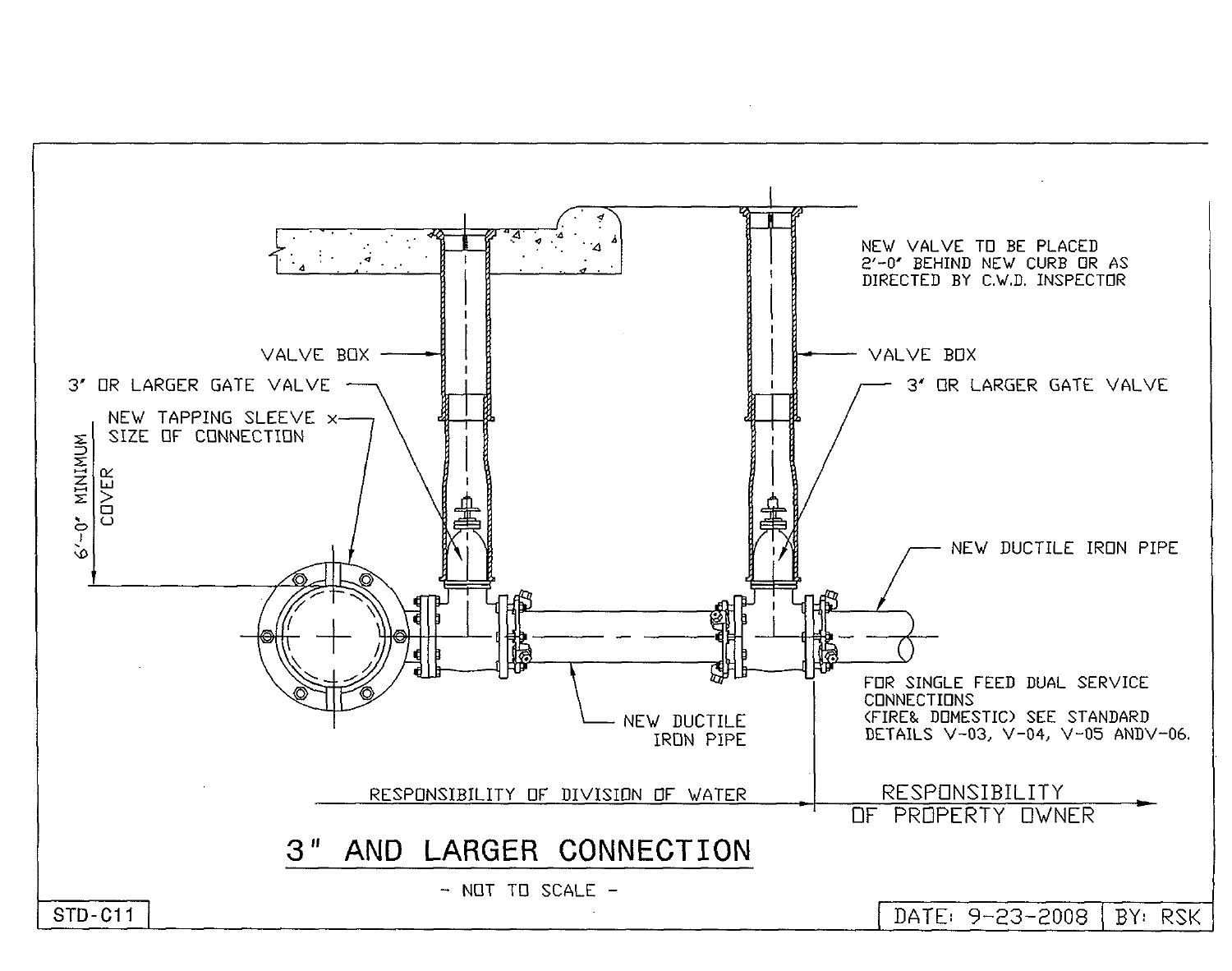

 $-$  NOT TO SCALE  $-$ 

DATE: 9-28-2011 BY: RSK

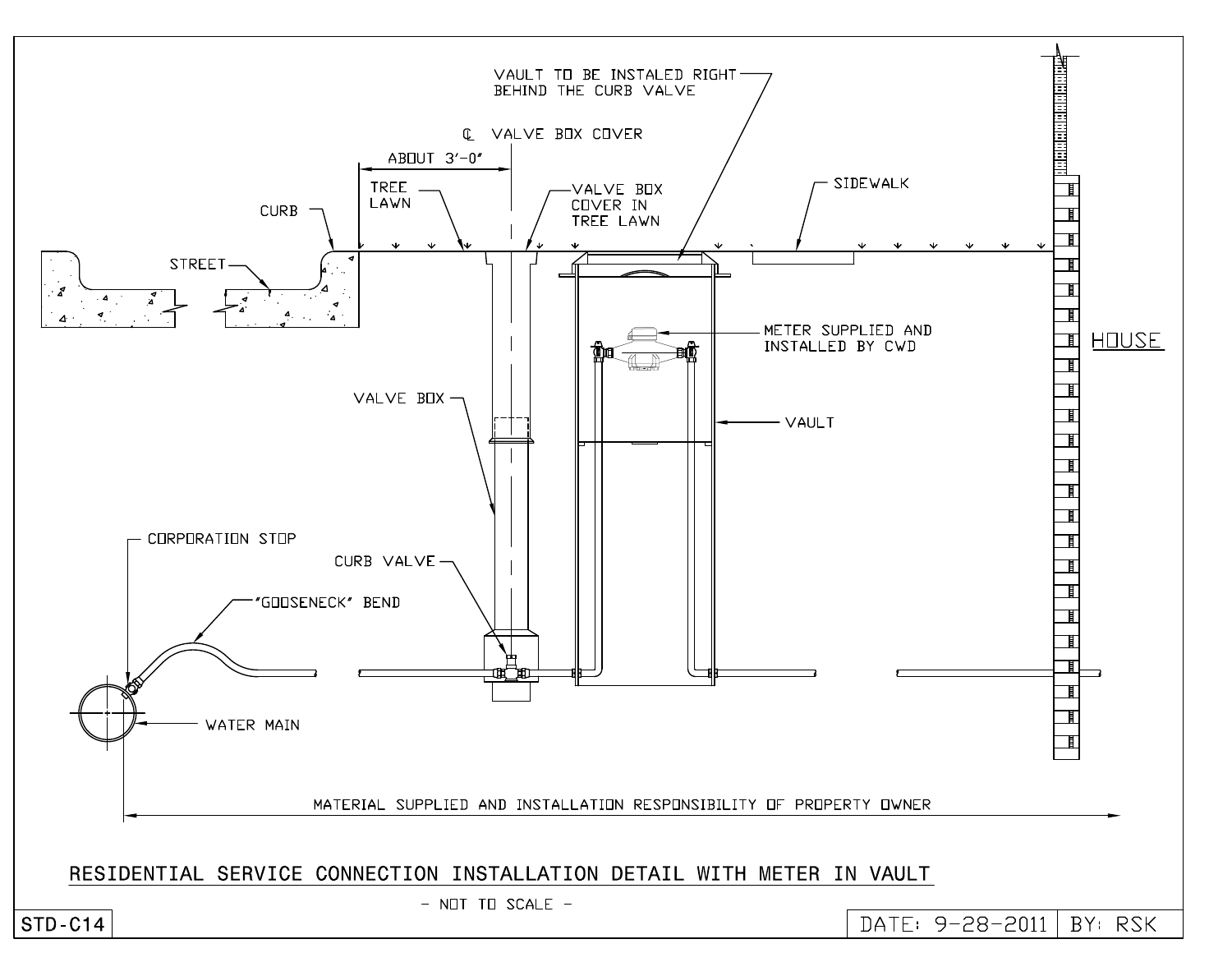

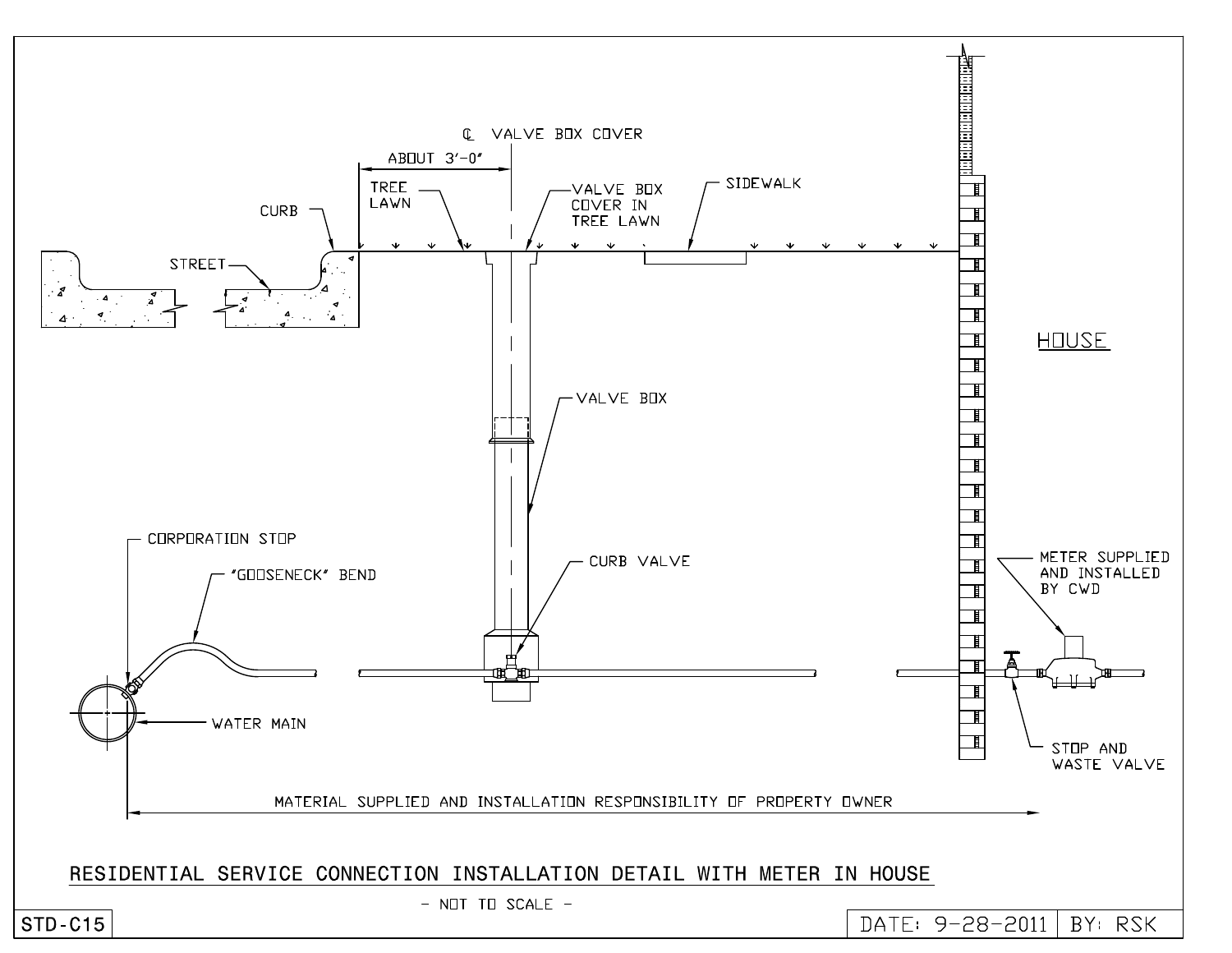## MATERIAL REQUIRED FOR INSTALLATION OF 1" CONNECTION FOR DOMESTIC SUPPLY

| REQUIRED | <b>SIZE</b> | <b>DESCRIPTION</b>                                           |
|----------|-------------|--------------------------------------------------------------|
|          | 1"          | COPPER TO IRON FLARE CORPORATION STOP                        |
|          | 1"          | COPPER TO COPPER OR COPPER TO IRON FLARE<br><b>CURB STOP</b> |
| Xft      | 1"          | <b>TYPE K COPPER TUBING</b>                                  |
| 2        | #2          | <b>ADJUSTABLE VALVE BOX TOP</b>                              |
| 2        | #2          | ADJUSTABLE VALVE BOX COVER                                   |
|          | #2          | ADJUSTABLE VALVE BOX BOTTOM                                  |

## \*SOM MEAN SIZE OF MAIN

## SEE DRAWING STD-V01 & STD-V02

#### NOTE:

 A CONTINUOUS LENGTH OF COPPER IS TO BE USED BETWEEN THE CORPORATION STOP AND THE CURB STOP

#### 8-23-2011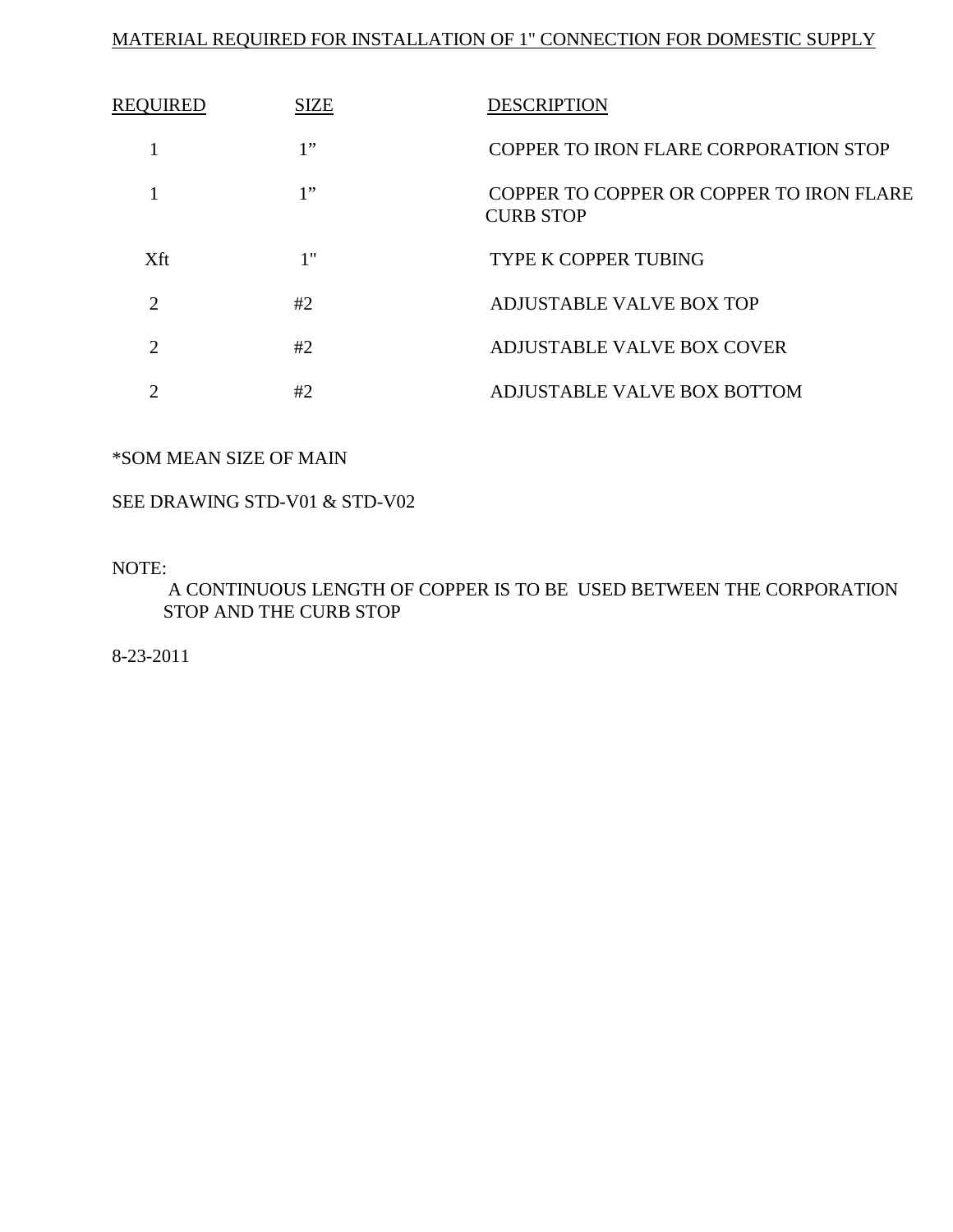## 1-1/2" CONNECTION FOR DOMESTIC SUPPLY OR FIRE PROTECTION CONNECTION

## ALTERNATE #1

| REOUIRED      | <b>SIZE</b>      | <b>DESCRIPTION</b>                |
|---------------|------------------|-----------------------------------|
|               | SOM $x 1-1/2$ "  | <b>STRAP SADDLE</b>               |
|               | $1 - 1/2$ " x 6" | <b>BRASS NIPPLE</b>               |
|               | $1 - 1/2"$       | (IRON TO IRON) BALL TYPE VALVE    |
|               | $1 - 1/2"$       | CAST IRON COMPRESSED UNION (MALE) |
| X#FT          | $1 - 1/2"$       | <b>COPPER TUBING</b>              |
|               | #2               | <b>ADJUSTABLE VALVE BOX TOP</b>   |
| $\mathcal{D}$ | #2               | ADJUSTABLE VALVE BOX COVER        |
|               | #2               | ADJUSTABLE VALVE BOX BOTTOM       |
|               |                  |                                   |

#### ALTERNATE #2

| REQUIRED                    | <b>SIZE</b>      | <b>DESCRIPTION</b>                     |
|-----------------------------|------------------|----------------------------------------|
|                             | SOM $x 1-1/2$ "  | <b>STRAP SADDLE</b>                    |
|                             |                  |                                        |
|                             | $1 - 1/2$ " x 6" | <b>BRASS NIPPLE</b>                    |
| $\mathcal{D}_{\mathcal{L}}$ | $1 - 1/2"$       | <b>BALL TYPE VALVES - IRON TO IRON</b> |
|                             | $1 - 1/2"$       | COMPRESSION UNION COPPER TO IRON, MALE |
| X#FT                        | $1 - 1/2"$       | <b>COPPER TUBING</b>                   |
|                             | #2               | ADJUSTABLE VALVE BOX TOP               |
|                             | #2               | ADJUSTABLE VALVE BOX COVER             |
| $\bigcap$                   | #2               | ADJUSTABLE VALVE BOX BOTTOM            |
|                             |                  | STATIONARY ROD                         |
|                             |                  |                                        |

NOTE: STATIONARY RODS (EXTENSION RODS) – FOR USE WHEN CORPORATION AND OR CURB VALVE ARE DEEPER THAN 7 FEET.

\*SOM MEAN SIZE OF MAIN

SEE DRAWING STD-V01 & STD-V02

NOTE: IF CONNECTION IS TO BE LONGER THAN TWENTY FEET, ONE ADDITIONAL 1-1/2" STREAMLINE COUPLING (COPPER TO COPPER) IS TO BE ADDED FOR EACH ADDITIONAL TWENTY FOOT LENGTH OR EACH PORTION (20'-0") OVER THE INITIAL TWENTY FEET OR COMPRESSION 3 PART UNION, (COPPER TO COPPER).

8-25-2011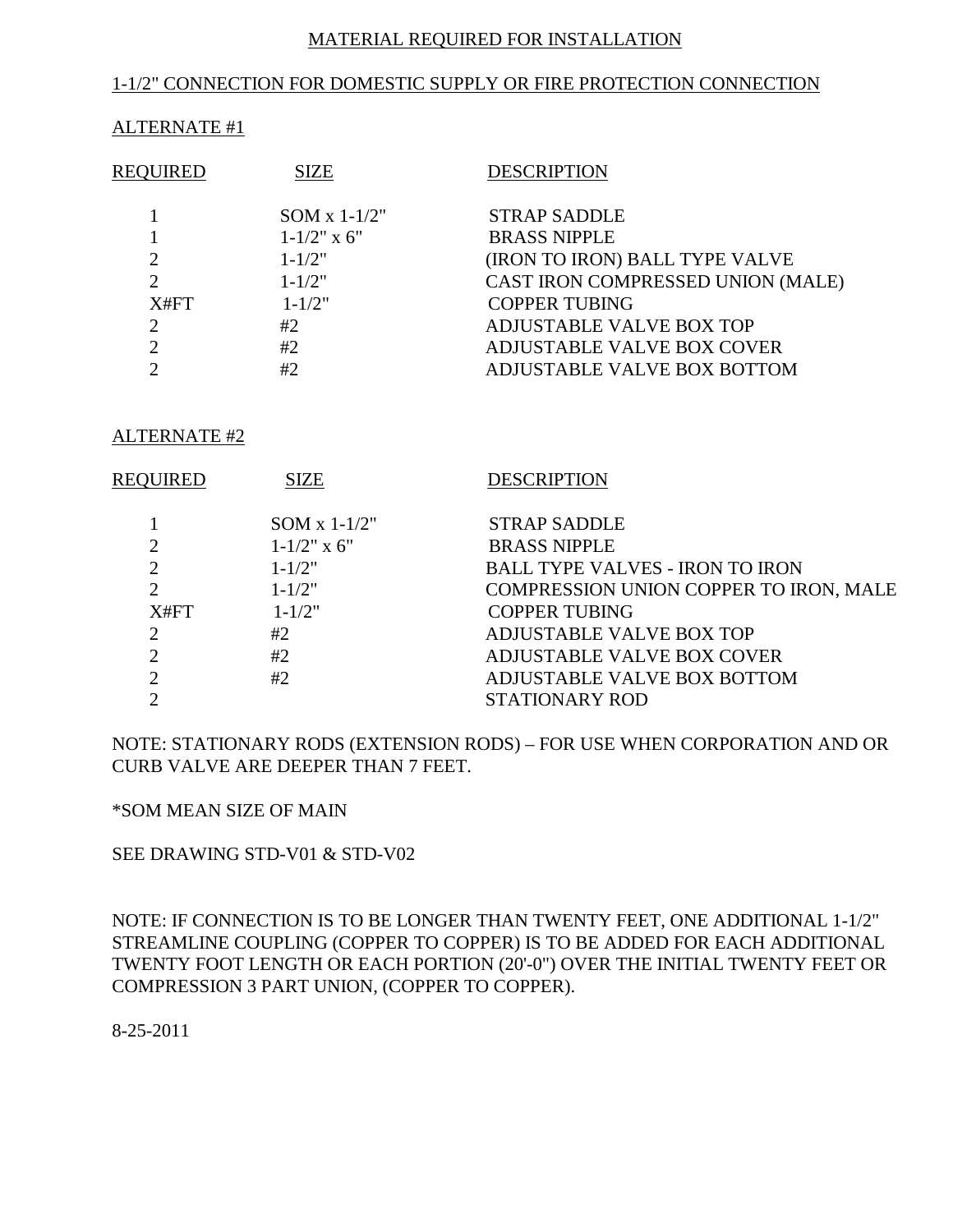## 2" CONNECTION FOR DOMESTIC SUPPLY OR FIRE PROTECTION CONNECTION

## ALTERNATE #1

| <b>REOUIRED</b> | <b>SIZE</b>     | <b>DESCRIPTION</b>                |
|-----------------|-----------------|-----------------------------------|
|                 | $SOM \times 2"$ | <b>STRAP SADDLE</b>               |
|                 | $2" \times 6"$  | <b>BRASS NIPPLE</b>               |
| ◠               | 2"              | (IRON TO IRON) BALL TYPE VALVE    |
| っ               | 2"              | CAST IRON COMPRESSED UNION (MALE) |
| X#FT            | 2"              | <b>COPPER TUBING</b>              |
| 2               | #2              | <b>ADJUSTABLE VALVE BOX TOP</b>   |
| ◠               | #2              | ADJUSTABLE VALVE BOX COVER        |
| ⌒               | #2              | ADJUSTABLE VALVE BOX BOTTOM       |

## ALTERNATE #2

| REQUIRED       | <b>SIZE</b>     | <b>DESCRIPTION</b>                     |
|----------------|-----------------|----------------------------------------|
|                |                 |                                        |
|                | $SOM \times 2"$ | <b>STRAP SADDLE</b>                    |
|                | $2" \times 6"$  | <b>BRASS NIPPLE</b>                    |
| $\overline{2}$ | 2"              | <b>BALL TYPE VALVES - IRON TO IRON</b> |
|                | 2"              | COMPRESSION UNION COPPER TO IRON, MALE |
| X# FT          | 2"              | <b>COPPER TUBING</b>                   |
|                | #2              | ADJUSTABLE VALVE BOX TOP               |
|                | #2              | ADJUSTABLE VALVE BOX COVER             |
|                | #2              | ADJUSTABLE VALVE BOX BOTTOM            |
|                |                 | STATIONARY ROD                         |

NOTE: STATIONARY RODS (EXTENSION RODS) – FOR USE WHEN CORPORATION AND OR CURB VALVE ARE DEEPER THAN 7 FEET.

## \*SOM MEAN SIZE OF MAIN

SEE DRAWING STD-V01 & STD-V02

NOTE: IF CONNECTION IS TO BE LONGER THAN TWENTY FEET, ONE ADDITIONAL 2" STREAMLINE COUPLING (COPPER TO COPPER) IS TO BE ADDED FOR EACH ADDITIONAL TWENTY FOOT LENGTH OR EACH PORTION (20'-0") OVER THE INITIAL TWENTY FEET OR COMPRESSION 3 PART UNION, (COPPER TO COPPER).

8-25-2011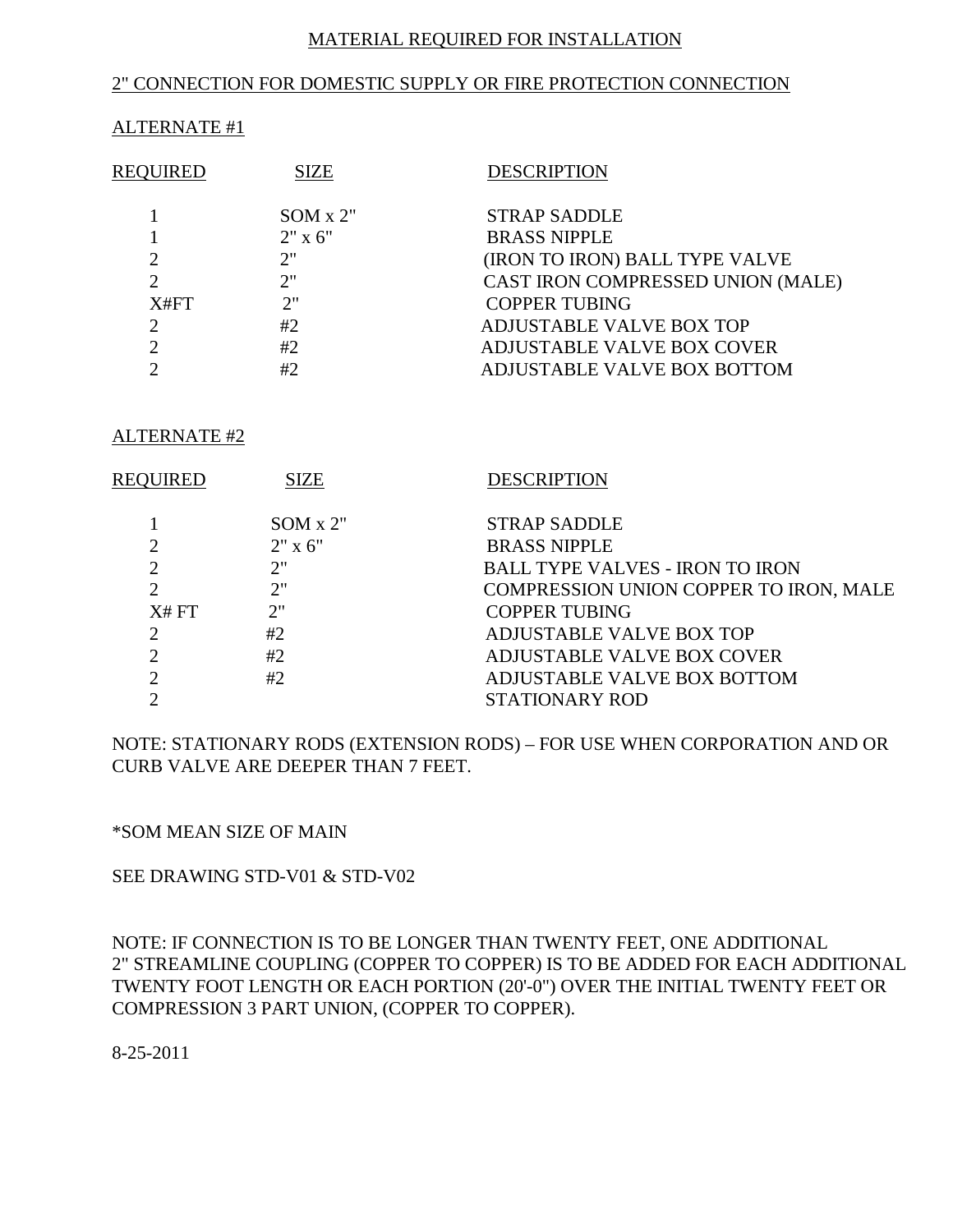# 3" CONNECTION FOR DOMESTIC SUPPLY OR FIRE PROTECTION CONNECTION

| REQUIRED                    | <b>SIZE</b>     | <b>DESCRIPTION</b>                                 |
|-----------------------------|-----------------|----------------------------------------------------|
| 1                           | $SOM \times 3"$ | TAPPING SLEEVE - (SQUARE SEAL OR MECHANICAL JOINT) |
| 1                           | 3"              | CAST IRON TAP VALVE WITH MECHANICAL JOINT OUTLET   |
|                             | 3"              | CAST IRON GATE VALVE WITH MECHANICAL JOINT ENDS    |
| 2                           | #2              | ADJUSTABLE VALVE BOX TOP                           |
| $\mathcal{D}_{\mathcal{L}}$ | #2              | ADJUSTABLE VALVE BOX COVER                         |
| $\overline{2}$              | #2              | ADJUSTABLE VALVE BOC BOTTOM                        |
| X#FT                        | 3"              | DUCTILE IRON CLASS 52 CEMENT LINED PIPE            |
| 1                           | 3"              | CONNECTION PIECE, FLANGE & BELL OR                 |
|                             | 3"              | CONNECTION PIECE, FLANGE & SPIGOT OR               |
|                             | 3"              | <b>FLANGED COUPLING ADAPTER</b>                    |

\*SOM MEANS SIZE OF MAIN

SEE DRAWING STD-V01 & STD-V02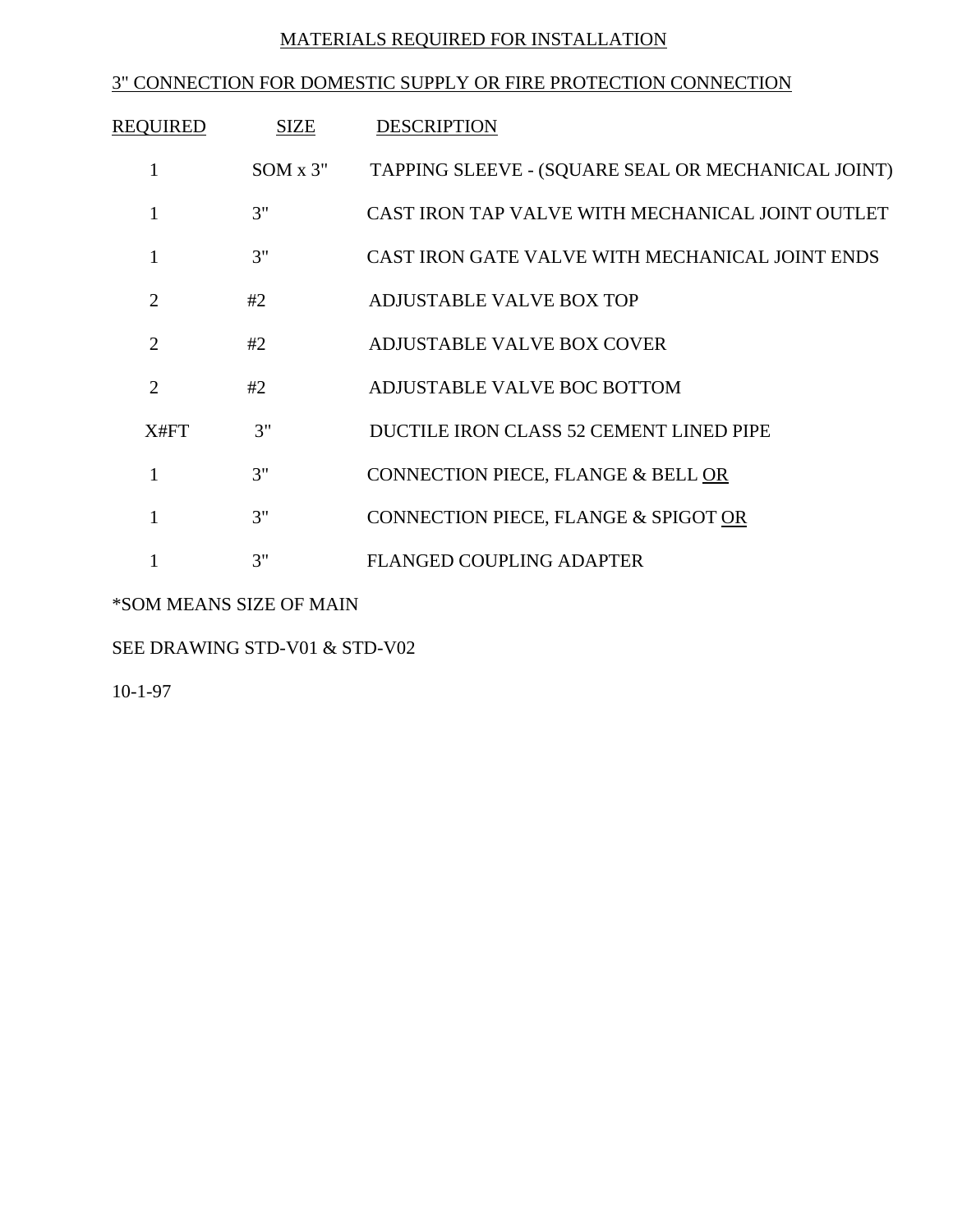# 4" CONNECTION FOR DOMESTIC SUPPLY OR FIRE PROTECTION CONNECTION

| REQUIRED                    | <b>SIZE</b> | <b>DESCRIPTION</b>                                 |
|-----------------------------|-------------|----------------------------------------------------|
| 1                           | SOM x 4"    | TAPPING SLEEVE - (SQUARE SEAL OR MECHANICAL JOINT) |
| 1                           | 4"          | CAST IRON TAP VALVE WITH MECHANICAL JOINT OUTLET   |
| 1                           | 4"          | CAST IRON GATE VALVE WITH MECHANICAL JOINT ENDS    |
| $\mathcal{D}_{\cdot}$       | #2          | ADJUSTABLE VALVE BOX TOP                           |
| $\mathcal{D}_{\mathcal{L}}$ | #2          | <b>ADJUSTABLE VALVE BOX COVER</b>                  |
| $\overline{2}$              | #2          | ADJUSTABLE VALVE BOC BOTTOM                        |
| X#FT                        | 4"          | DUCTILE IRON CLASS 52 CEMENT LINED PIPE            |
| 1                           | 4"          | CONNECTION PIECE, FLANGE & BELL OR                 |
|                             | 4"          | CONNECTION PIECE, FLANGE & SPIGOT OR               |
|                             | 4"          | <b>FLANGED COUPLING ADAPTER</b>                    |

\*SOM MEANS SIZE OF MAIN

SEE DRAWING STD-V01 & STD-V02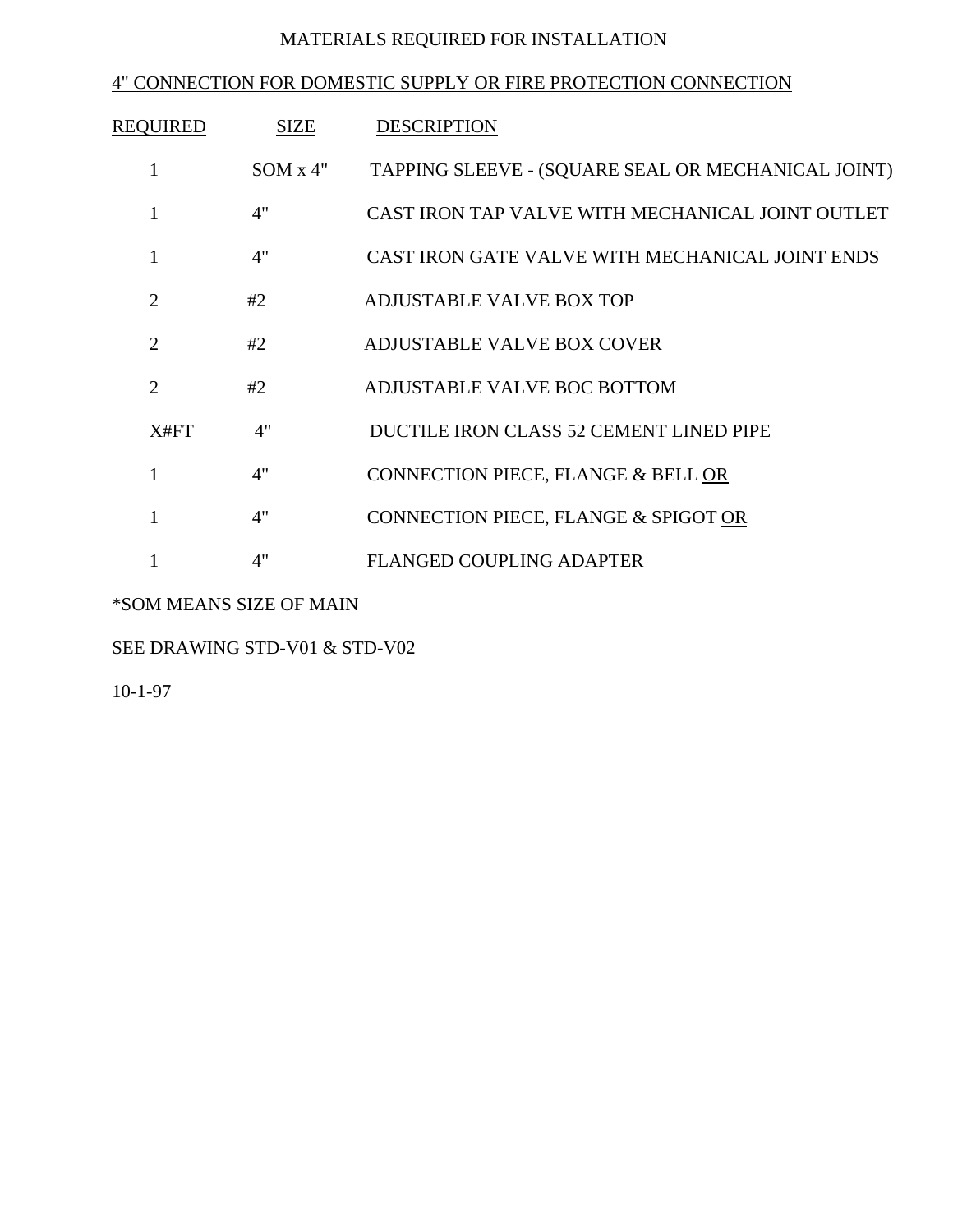# 6" CONNECTION FOR DOMESTIC SUPPLY OR FIRE PROTECTION CONNECTION

| REQUIRED                    | <b>SIZE</b>     | <b>DESCRIPTION</b>                                 |
|-----------------------------|-----------------|----------------------------------------------------|
| 1                           | $SOM \times 6"$ | TAPPING SLEEVE - (SQUARE SEAL OR MECHANICAL JOINT) |
| 1                           | 6"              | CAST IRON TAP VALVE WITH MECHANICAL JOINT OUTLET   |
|                             | 6"              | CAST IRON GATE VALVE WITH MECHANICAL JOINT ENDS    |
| 2                           | #2              | ADJUSTABLE VALVE BOX TOP                           |
| $\mathcal{D}_{\mathcal{L}}$ | #2              | <b>ADJUSTABLE VALVE BOX COVER</b>                  |
| $\overline{2}$              | #2              | ADJUSTABLE VALVE BOC BOTTOM                        |
| X#FT                        | 6"              | DUCTILE IRON CLASS 52 CEMENT LINED PIPE            |
| 1                           | 6"              | CONNECTION PIECE, FLANGE & BELL OR                 |
|                             | 6"              | CONNECTION PIECE, FLANGE & SPIGOT OR               |
|                             | 6"              | <b>FLANGED COUPLING ADAPTER</b>                    |

\*SOM MEANS SIZE OF MAIN

SEE DRAWING STD-V01 & STD-V02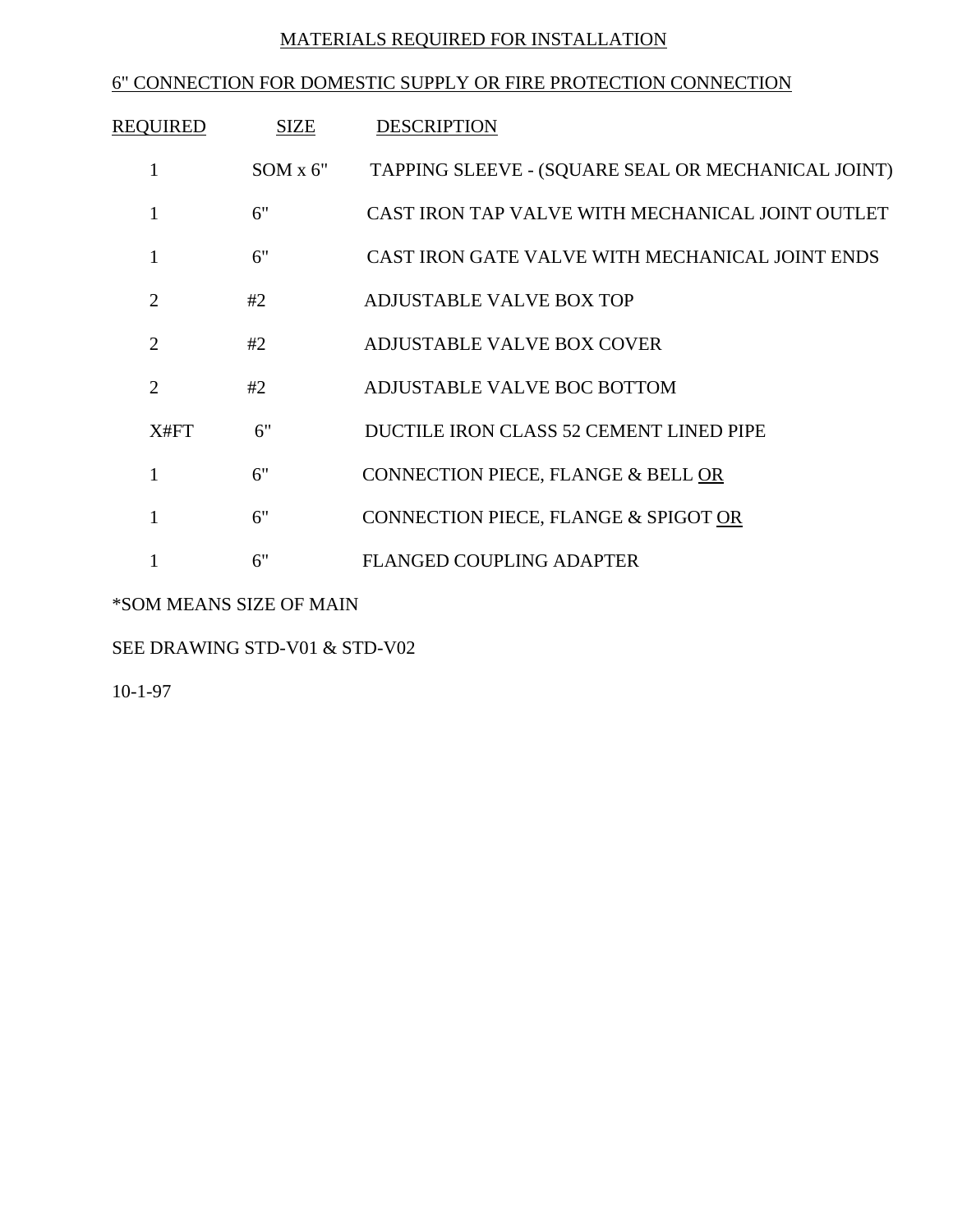# 8" CONNECTION FOR DOMESTIC SUPPLY OR FIRE PROTECTION CONNECTION

| REQUIRED              | <b>SIZE</b>     | <b>DESCRIPTION</b>                                 |
|-----------------------|-----------------|----------------------------------------------------|
| 1                     | $SOM \times 8"$ | TAPPING SLEEVE - (SQUARE SEAL OR MECHANICAL JOINT) |
| 1                     | 8"              | CAST IRON TAP VALVE WITH MECHANICAL JOINT OUTLET   |
| 1                     | 8"              | CAST IRON GATE VALVE WITH MECHANICAL JOINT ENDS    |
| $\mathcal{D}_{\cdot}$ | #2              | ADJUSTABLE VALVE BOX TOP                           |
| $\mathcal{D}_{\cdot}$ | #2              | ADJUSTABLE VALVE BOX COVER                         |
| $\overline{2}$        | #2              | ADJUSTABLE VALVE BOC BOTTOM                        |
| X#FT                  | 8"              | DUCTILE IRON CLASS 52 CEMENT LINED PIPE            |
| 1                     | 8"              | CONNECTION PIECE, FLANGE & BELL OR                 |
|                       | 8"              | CONNECTION PIECE, FLANGE & SPIGOT OR               |
|                       | 8"              | <b>FLANGED COUPLING ADAPTER</b>                    |

\*SOM MEANS SIZE OF MAIN

SEE DRAWING STD-V01 & STD-V02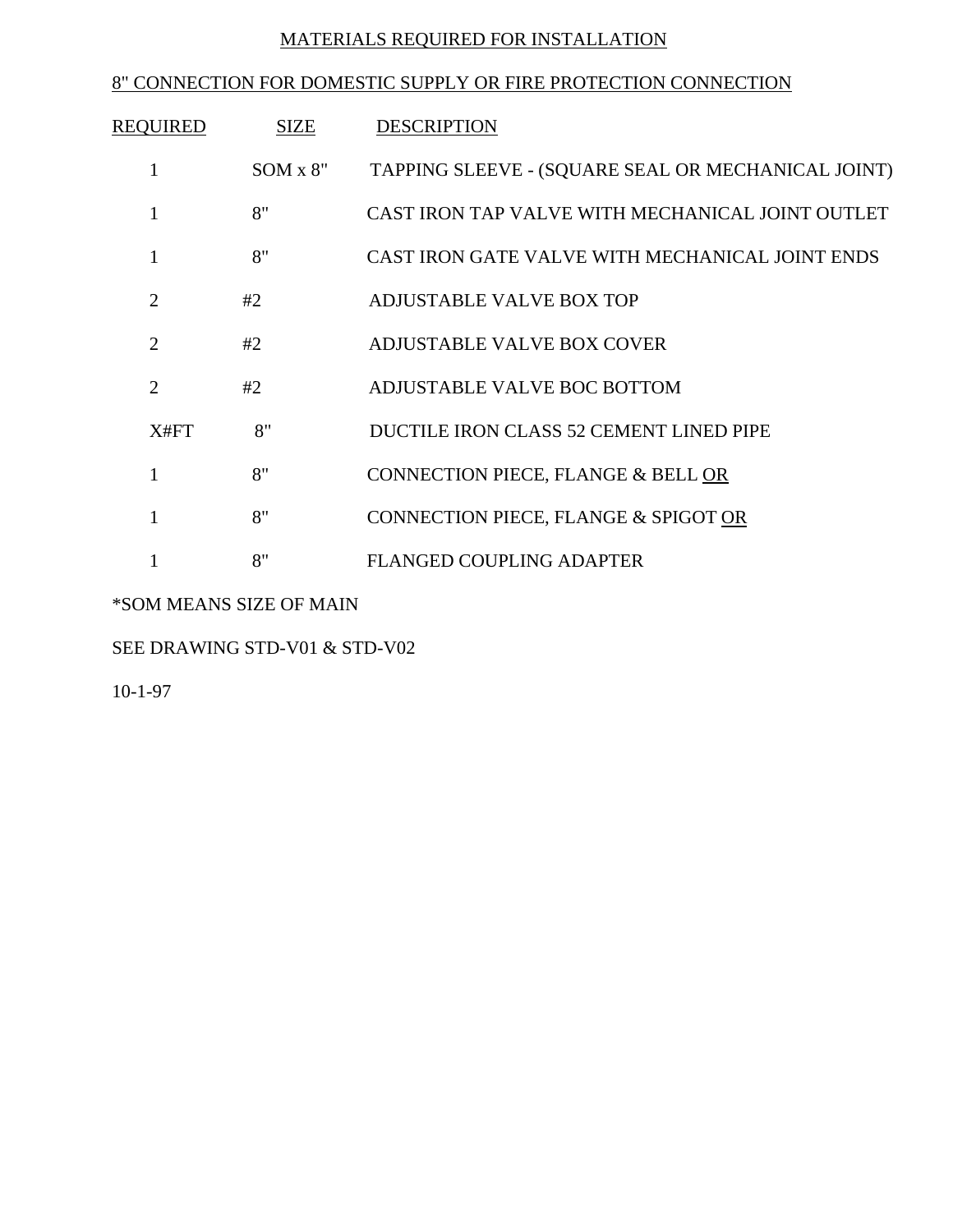## 10" CONNECTION FOR DOMESTIC SUPPLY OR FIRE PROTECTION CONNECTION

| REQUIRED       | <b>SIZE</b>      | <b>DESCRIPTION</b>                                 |
|----------------|------------------|----------------------------------------------------|
| 1              | $SOM \times 10"$ | TAPPING SLEEVE - (SQUARE SEAL OR MECHANICAL JOINT) |
| 1              | 10"              | CAST IRON TAP VALVE WITH MECHANICAL JOINT OUTLET   |
| 1              | 10"              | CAST IRON GATE VALVE WITH MECHANICAL JOINT ENDS    |
| $\overline{2}$ | #2               | <b>ADJUSTABLE VALVE BOX TOP</b>                    |
| $\overline{2}$ | #2               | ADJUSTABLE VALVE BOX COVER                         |
| $\overline{2}$ | #2               | ADJUSTABLE VALVE BOC BOTTOM                        |
| X#FT           | 10"              | DUCTILE IRON CLASS 52 CEMENT LINED PIPE            |
| 1              | 10"              | CONNECTION PIECE, FLANGE & BELL OR                 |
|                | 10"              | CONNECTION PIECE, FLANGE & SPIGOT OR               |
|                | 10"              | <b>FLANGED COUPLING ADAPTER</b>                    |

\*SOM MEANS SIZE OF MAIN

SEE DRAWING STD-V01 & STD-V02

8-23-2011